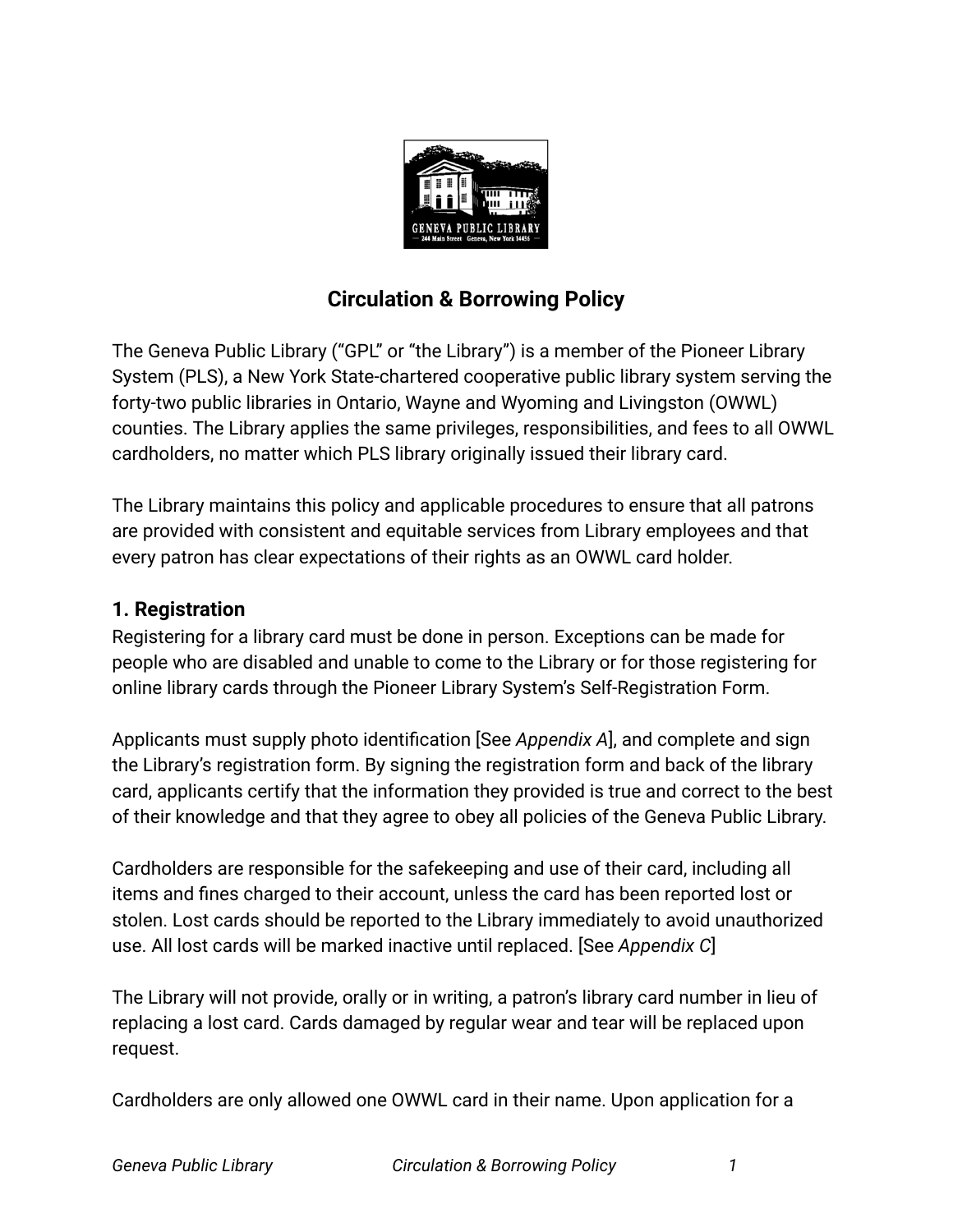library card, the Library will verify that the applicant does not already have a card within the OWWL system. If the Library finds that an applicant has a pre-existing OWWL account, the applicant must update the information on the account and take care of any outstanding fines over \$5.

If any patron is found to have multiple OWWL accounts, those accounts, along with all fines, items, and holds associated with them, will be merged to the most recent record. The Library will document any evidence used to verify the multiple accounts and place a note in the patron's merged record identifying the evidence. The Library Director ("the Director") will be the sole arbitrator in instances where a patron wishes to challenge the finding.

The Library reserves the right to withdraw borrowing privileges from any patron providing the Library with false registration information.

## **1.1 Youth Registration (ages 0 – 17)**

A parent or guardian may obtain a library card for their child by providing a valid form of identification [See *Appendix A*], signing the registration form, and printing the child's name on the back of the library card. Upon signing, the parent/guardian assumes responsibility for all materials and any fines incurred through the use of the child's card. The child must be present at the time of registration.

Youths ages 11-17 unaccompanied by a parent/guardian may obtain a library card by presenting appropriate identification.

The Director and Youth Services Librarian retain the right to modify the registration process for youths in situations where the above policy does not apply.

## **1.2 Online Library Card Registration**

The Pioneer Library System's online library card registration system enables all full and part-time residents of Ontario, Wayne, Wyoming, and Livingston Counties, as well as any person who attends school or pays property taxes in these counties, to obtain a library card via a Self-Registration Form located on [the OWWL](https://owwl.org) website.

Library cards obtained through online registration give cardholders access to all OWWL digital resources and the ability to place holds on physical library materials. The Geneva Public Library requires that registrants provide further proof of identity in-person before they are able to borrow physical library materials.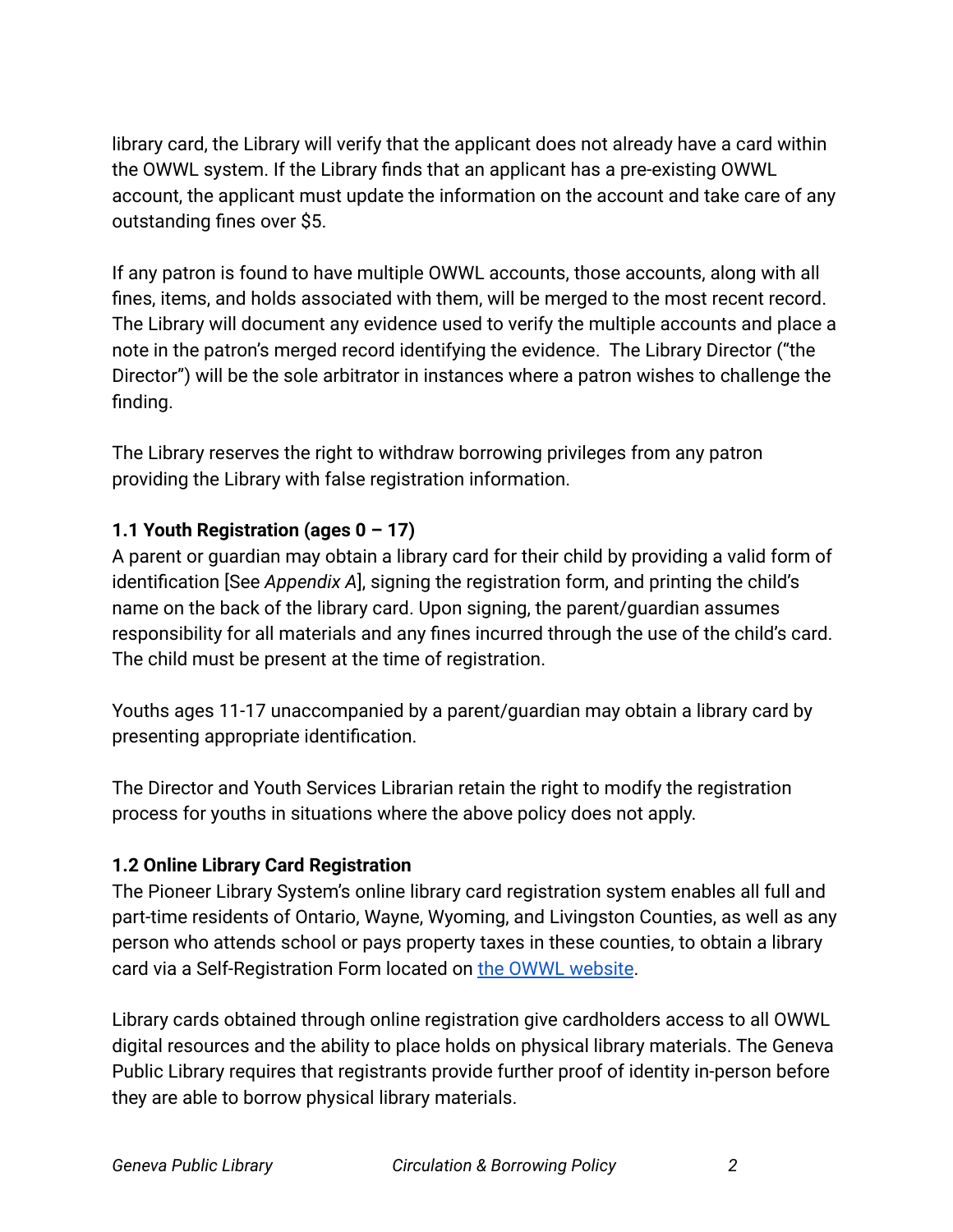## **2. Borrowing Privileges & Responsibilities**

Any cardholder, regardless of age, may borrow any circulating item in the Library's collection.

Patrons are required to present their OWWL library card or photo ID when borrowing materials.

All cardholders reserve the right to have a receipt, printed by request, that lists the due dates for their items. Item due dates may also be accessed via the patron's email, online OWWL account, or by calling the Library.

Borrowing privileges may be limited or rescinded if the cardholder has overdue items, unpaid fines or fees, or has violated any of the Library's policies.

Loan periods and number of renewals are determined according to demand for the material, appropriateness of use, and value of the material. [See *Appendix B*]

#### **2.1 Returning Items**

Unless noted, all items owned by a PLS library may be returned to GPL.

Items owned by a library outside of PLS that were not obtained through interlibrary loan should not be returned to GPL. Patrons that return out-of-system items to the Library may be subject to the costs the owning library undertakes to retrieve the items.

The Library maintains an outdoor book drop for our patrons' convenience. Items returned via the book drop when the Library is closed will be backdated to the last day the Library was open. Returns made while the Library is open are treated as being returned during that day. The book drop is not checked on Sundays, holidays, or in the event of an unexpected closure.

#### **2.2 Renewals**

An item may be renewed unless a hold has been placed on the item or the item's allotted number of renewals has been exhausted. The Library's circulation software automatically renews borrowed items unless the restrictions noted above are present. Library accounts with valid email addresses will receive notifications regarding automatic renewals.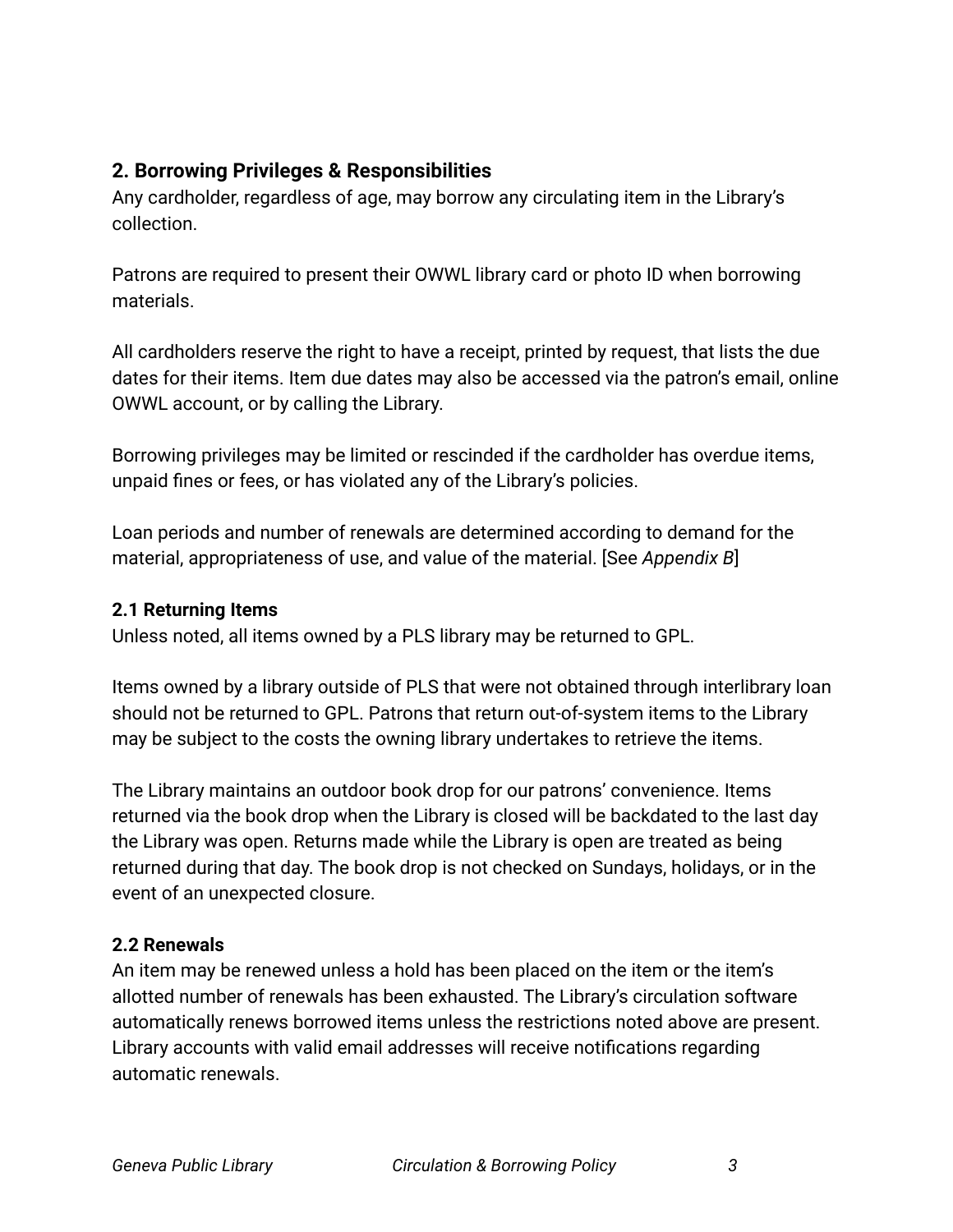Renewals are granted for the length of the item's loan period based on the calendar date on which the item is renewed [See *Appendix B*]. Patrons are prohibited from returning an item and then immediately checking it out again, but may request to have their loan period extended for special circumstances at the discretion of Library employees.

### **2.3 Overdue Notices**

All PLS libraries are required to provide patrons with two formal overdue notices indicating that they have not returned an item: the first at two weeks overdue and the second at six weeks overdue. GPL reserves the right to send out additional notices and to vary the format for dispensing the notices with the exception of the six weeks overdue letter, which will be mailed.

#### **2.4 Holds**

Patrons of GPL have access to the collections of the other 41 libraries in the Pioneer Library System. Patrons may request in person, by telephone, or online, that materials from other PLS libraries be delivered to their library of choice. Patrons must have their library card or photo ID if placing the hold in person, or their card number and PIN if placing the hold online. If placing the hold by telephone, patrons must provide their card number; if the patron does not have the card number available they must provide their name and one additional identifier matching the information on their account (i.e. address, phone number, email, date of birth).

Items will be held for no more than one week after the patron has been notified of the availability of the item. If the patron fails to contact the Library to make other arrangements or to cancel the hold, a fine of up to \$1.00 may be added to the patron's card for each item returned to another PLS library.

Although their holds will be fulfilled, patrons with an account with fines greater than \$5.00 will be unable to borrow the items. The Library reserves the right to cancel holds that are unable to be fulfilled.

## **2.5 Interlibrary Loan**

Any registered cardholder in good standing (not exceeding the maximum number of overdue items or the maximum fine threshold of \$5.00) may request materials not available in the OWWL catalog, or at the HWS or FLCC Libraries, through the interlibrary loan (ILL) system. Patrons will be charged \$5.00 for an ILL request, regardless of whether or not the Library is able to obtain the item. Patrons must direct ILL requests to GPL's Reference Librarian.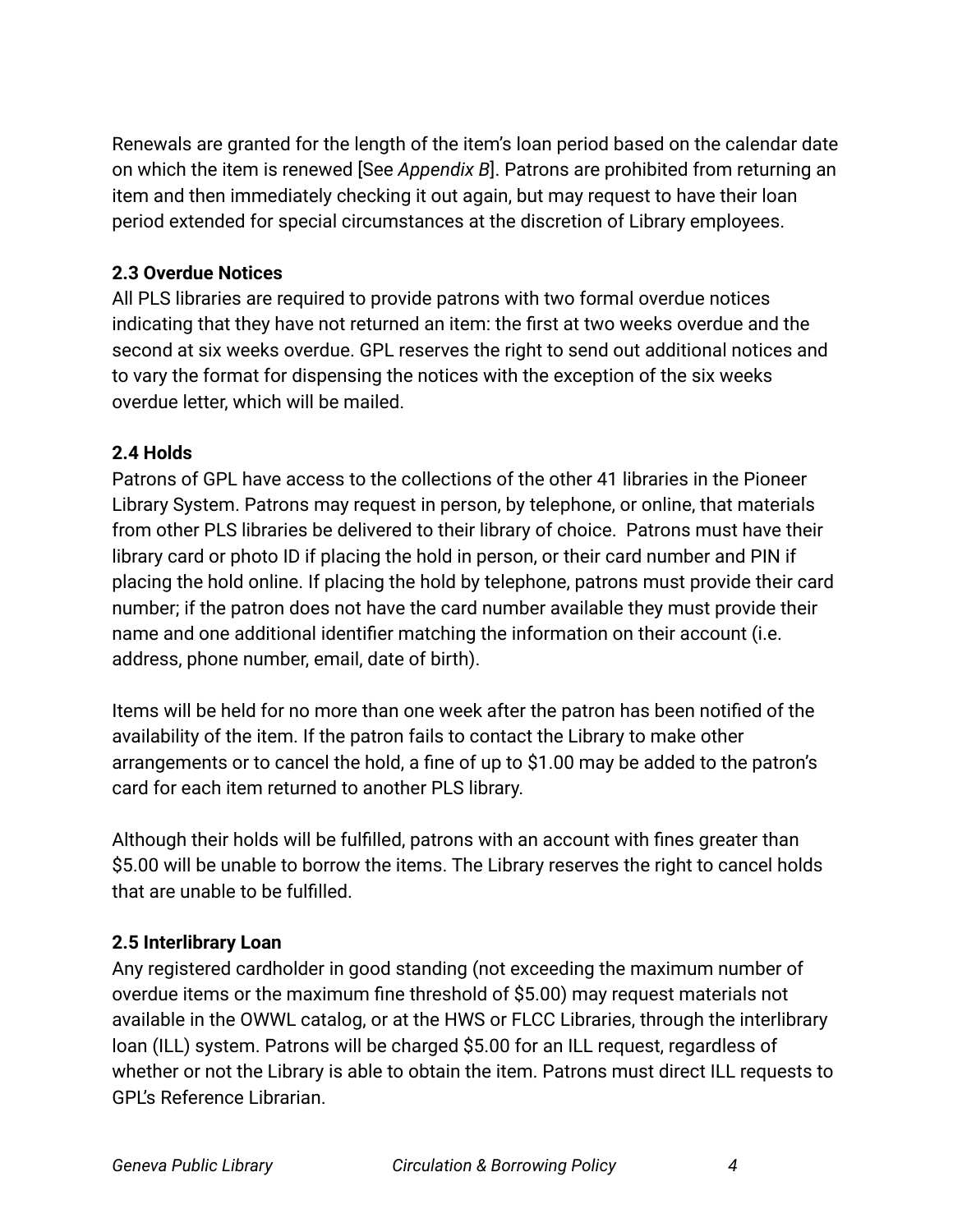## **3. Patron Accounts**

#### **3.1 Library Card Expiration and Account Updating**

Library cards expire every two years and must be updated and renewed so that the Library can maintain accurate patron contact information. To renew the card in person, a patron must present their library card; to renew over the phone, a patron must relay their library card number.

Patrons who have lost their library card must replace their card before it can be renewed. Library employees may extend the expiration date of a library card for no more than one day without renewing it.

When renewing a library card, a patron will be asked to provide their current address and phone number, and current email address if one is on file. If the information provided differs from what is currently in the account, the patron's record will be updated.

Patrons may login to their online account to update the phone number, email address, and certain other account preferences associated with their library card, but may only update their mailing address via phone or in person. Patrons who have legally changed their names must fill out a new registration form and provide proof of name change (updated photo ID, legal papers, marriage certificate, etc.).

The Library reserves the right to request that a patron complete a new registration form.

#### **3.2 Authorized Users**

Patrons are allowed to grant authorized users access to portions of their account information. Permissions include the ability to check out items on the account; place and pick up holds on the account; and view borrowing history. The Library also considers access to and payment of a patron's fines as authorized permissions. Authorized users can be added or removed at any time.

#### **3.3 Online Account**

All patrons have access to an online account. To sign in, the patron must have their library card number or username and PIN. Patrons can use their account to view checkouts and holds, place holds, renew items, change their contact information, and set preferences for their account and circulation history.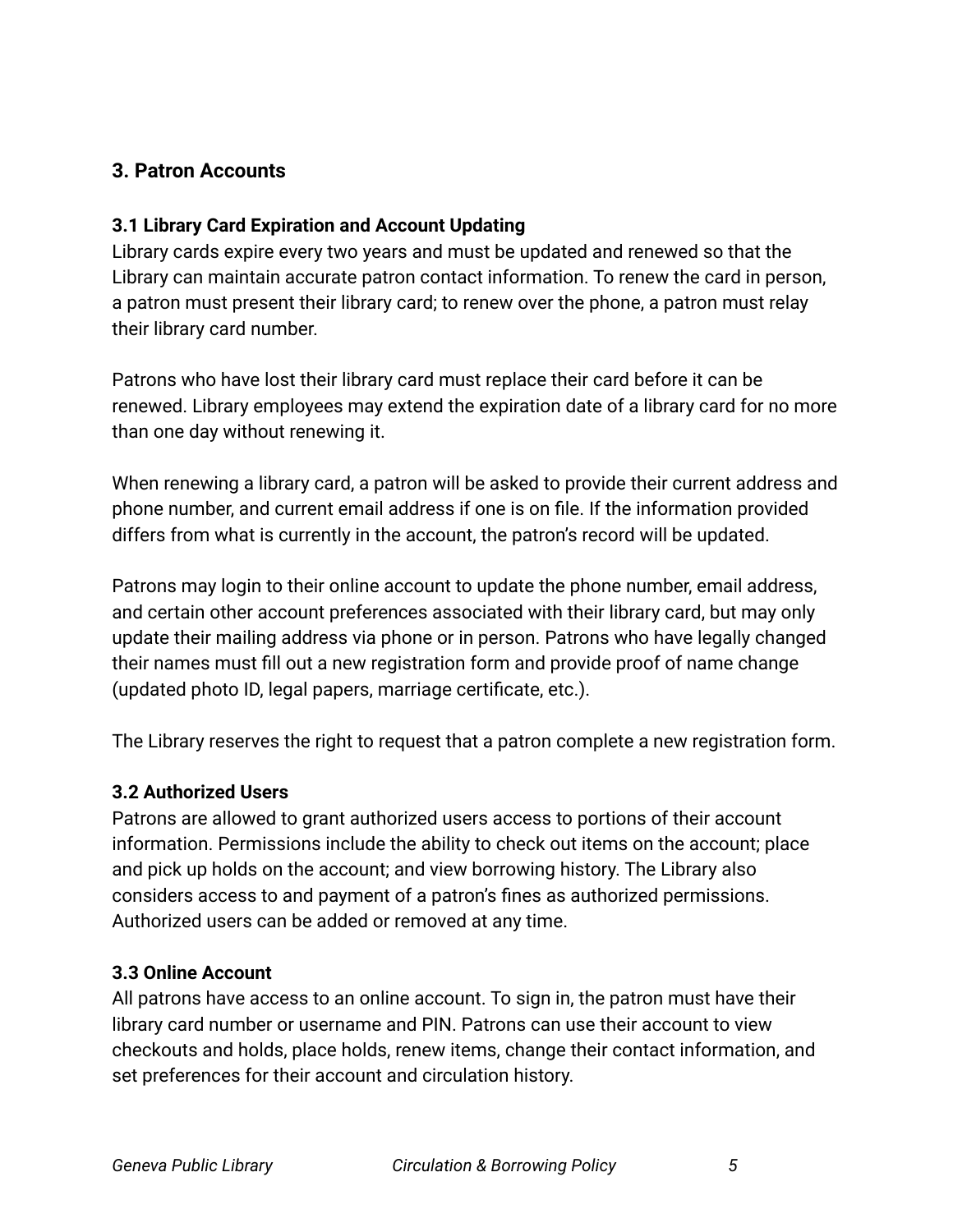## **3.4 Resetting PINs**

A PIN is required to access the OWWL online account as well as the OWWL2Go digital collection. Patrons with an email address on file may reset the PIN themselves through the online account login page. Patrons may contact the Library to reset their PINs by providing their library card number, or their name with one additional identifier matching the information on their account (i.e. address, phone number, email, date of birth).

## **3.5 Confidentiality of Patron Accounts**

The Library complies with [New York State law](https://www.nysenate.gov/legislation/laws/CVP/4509) regarding the confidentiality of patron records. The law states: "Records related to the circulation of library materials which contain names or other personally identifying details... shall be confidential and shall not be disclosed except that such records may be disclosed to the extent necessary for the proper operation of such library and shall be disclosed upon request or consent of the user or pursuant to subpoena, court order or where otherwise required by statute."

Under no circumstances will Library employees discuss any patron's record of loans, holds, renewals, or fines with anyone other than the patron, their authorized users, or with other employees, except to the extent necessary for efficient and effective service to the public.

## **3.6 Patron Account Retention**

Patron accounts are deleted for inactivity in accordance with [Pioneer Library System](https://docs.owwl.org/Evergreen/OwwlPolicy) [policy](https://docs.owwl.org/Evergreen/OwwlPolicy).

In order to maintain patron privacy, the Library shreds paper registration forms once employees have confirmed the patron's information.

## **4. Fines**

The current rates for fines and other charges are listed in *Appendix C*.

Most items borrowed from the Library are exempt from overdue fees. This includes items that are sent to GPL from other libraries. The follow exclusions apply:

- Specific collections such as hotspots, hotspot kits, and Empire Passes.
- Items initially borrowed at GPL but renewed at libraries without fine free programs.
- Items sent to GPL from other libraries that have fine restrictions that supersede GPL's fine free settings (such exclusions are rare).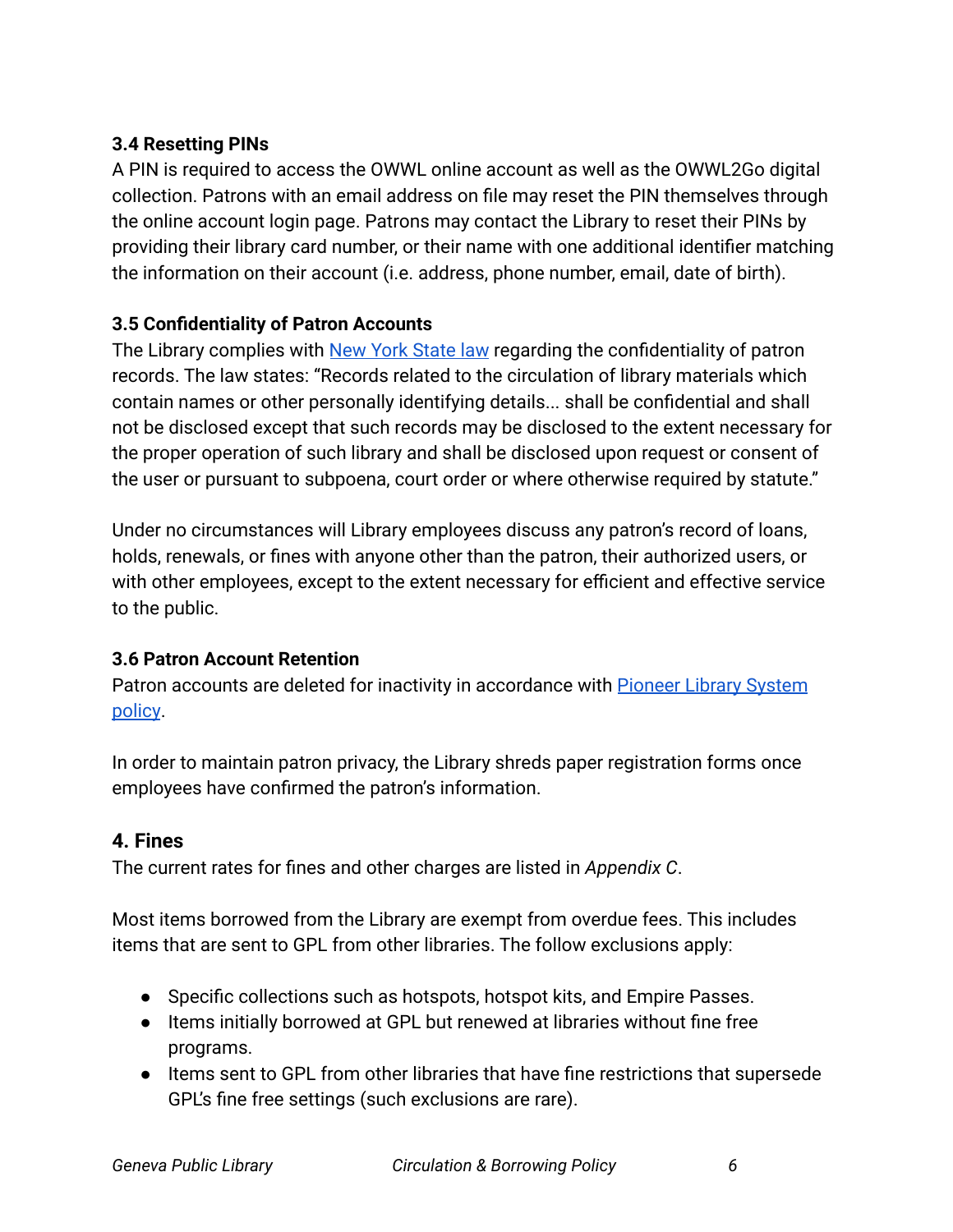All patrons are responsible for any fines related to damaged or lost materials.

The Library's fine free rules may be revoked at the discretion of the Board of Trustees ("the Board") or as required based on overarching guidelines from the Pioneer Library System.

Patrons reserve the right to receive a copy of a receipt for all payments or reductions in fines, excluding voided fines. Patrons are responsible for requesting a copy of a receipt at the time of the transaction.

Payments received for lost items or damaged materials are transferred to the owning Library. All other fees or fine payments made at GPL are retained by GPL.

#### **4.1 Contesting Fines**

Patrons wishing to contest fines on their library account must do so in person at the Library. Ultimate discretion for the voiding of fines falls to the Director. Patrons contesting fines on the grounds of hospitalization, theft, or any other event outside of the control of the patron or the Library will be asked to provide documentation of the event, including, but not limited to, a copy of a police report, hospital bill, or doctor's note.

Fines for damaged or lost items owned by another library must be contested at the owning library. GPL can provide patrons with the name and contact information for the owning library.

#### **4.2 Replacement Copies**

In the case of loss or irreparable damage to GPL materials, the cardholder will automatically be charged the original price of the item.

At the patron's request, the employee who manages the item's location may work with the patron to see if the item, with the same format and international standard number, is available for purchase from a library vendor. If the item is available for less than the original price of the item, the Library will amend the fee to the lowest cost. No refunds for previous payments will be granted nor can the Library guarantee a timeframe within which the review can be conducted.

The Library will not accept replacement copies of items that were not purchased or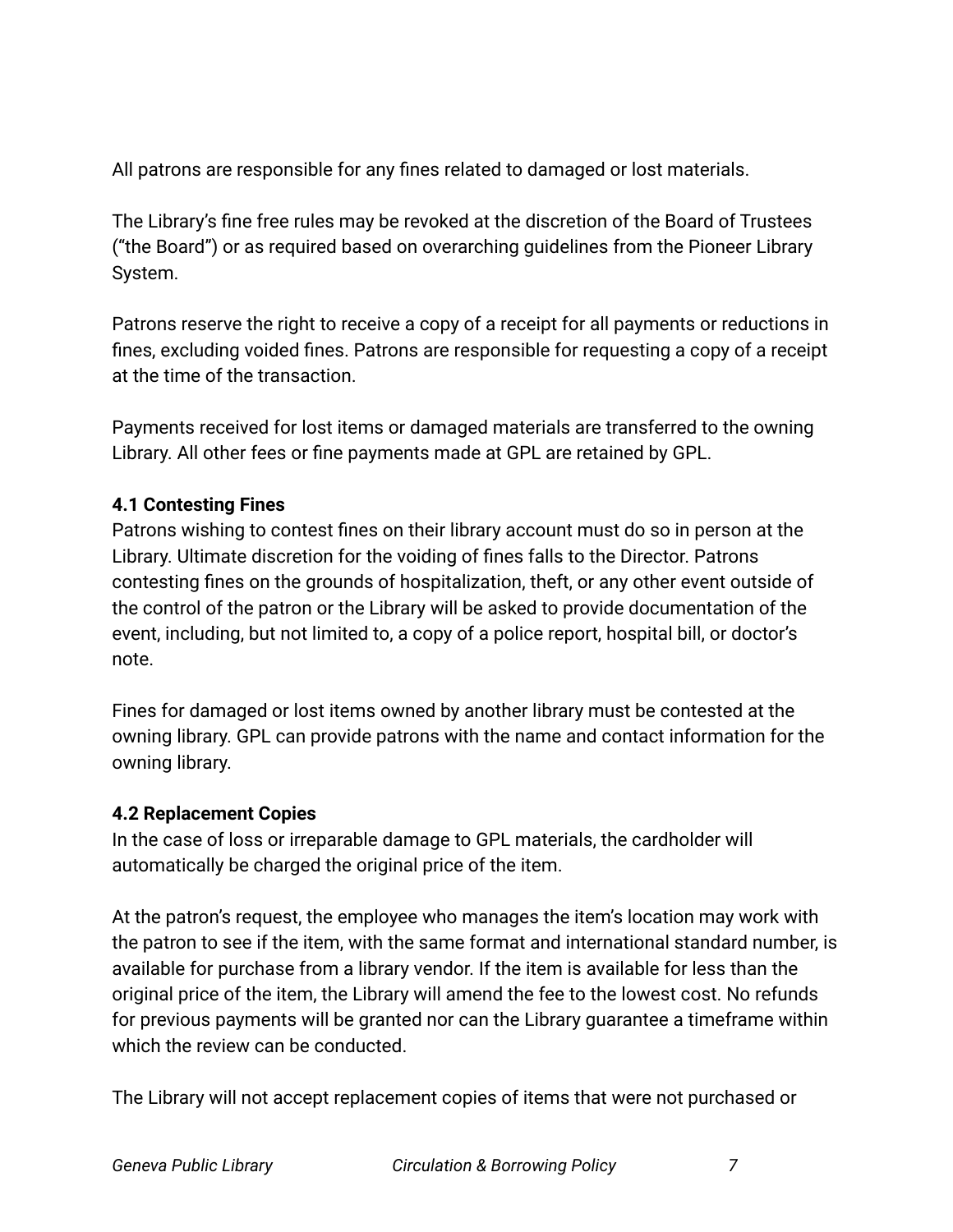otherwise acquired by Library employees.

Patrons who lose or damage items not owned by GPL must contact the owning library to discuss any replacement or payment that is different from the automatically charged fee.

#### **4.3 Claimed Returns**

In such instances where a patron notices an item still on their record that they believe was returned, they should contact a Library employee. GPL or the owning library will look for the item on their shelves. If the item is located, all fines on the patron's record associated with that particular item and loan period will be voided.

If the item is not located within the library system, discretion for whether the fine should be voided or upheld falls to the owning library. In the case that GPL owns the item, discretion falls to the Library employee that manages the item's location or to the Director. Instances in which a claimed returned item cannot be located and no fine was assessed will be noted on the patron's record.

#### **4.4 Refunds**

The Library does not issue refunds for lost or damaged items that have been paid for by patrons. Once paid for, these items are considered the property of the patron.

#### **5. Policy Amendments**

This policy may be amended by the Board at any time. The Library reserves the right to suspend or modify the limits noted in this policy in advance of a vote by the Board to account for responses to emergencies or system-wide policy or technical changes outside of our control. Such modifications will be communicated to patrons via [the](http://www.genevapubliclibrary.net) [Library's website.](http://www.genevapubliclibrary.net)

#### **Adopted by the Board of Trustees:** March 30, 2006

**Amended by the Board of Trustees:** 3/28/2012, 6/27/2012, 11/28/2012, 9/25/2013, 6/29/2016, 5/31/2017, 1/31/2018, 5/30/2018, 9/26/2018, 1/30/2019, 6/26/2019, 10/30/2019, 1/29/2020, 12/23/2020, 1/27/2021, 2/24/2021, 12/22/2021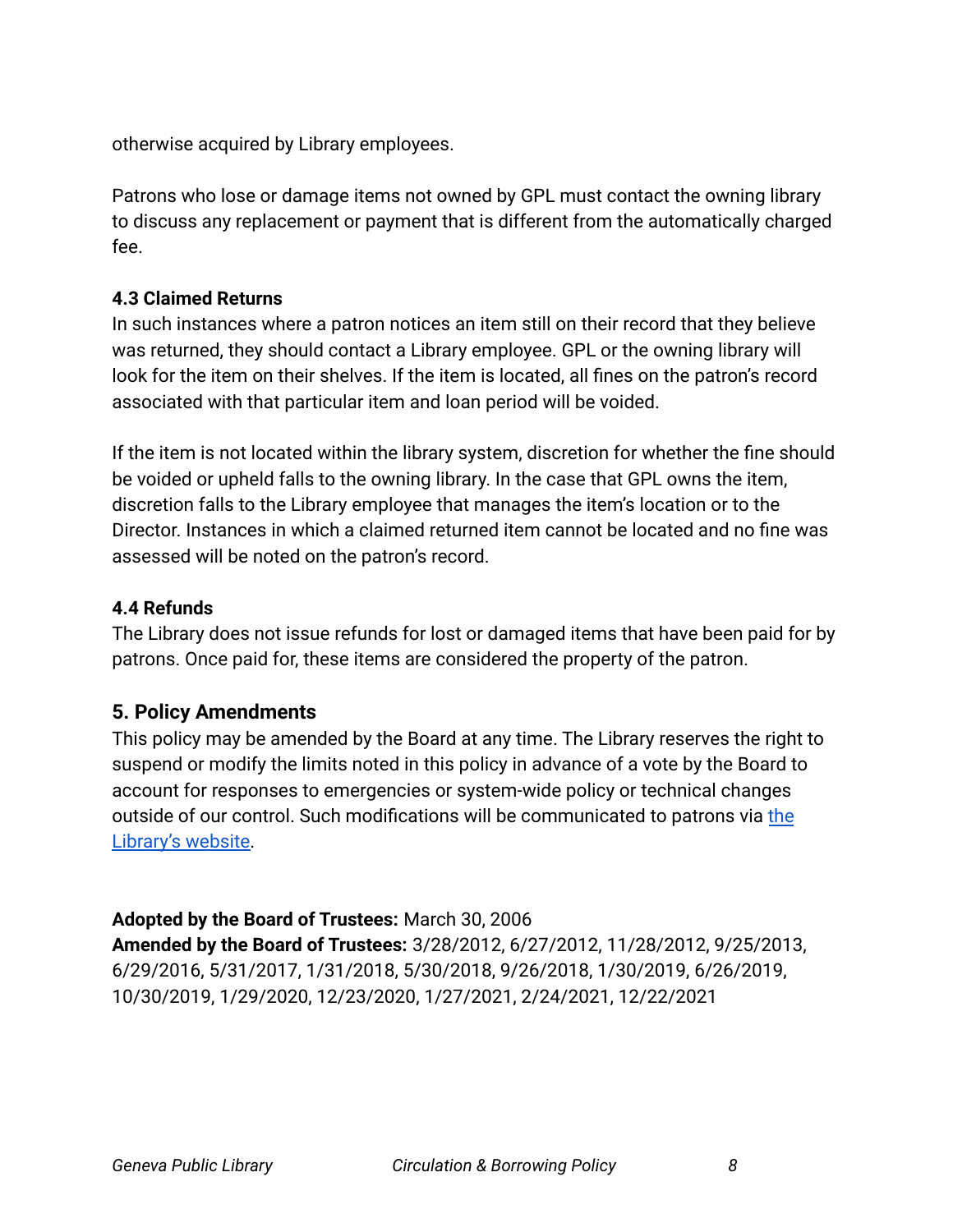

# **Appendix A Identification**

## **Valid Forms of ID**

Persons (age 11 and older) applying for a library card are required to present one form of valid photo identification. The following items will be accepted by Library employees as valid forms of identification. This list is not limited; a photo ID is defined as an item containing a photo of the applicant, with first and last name of applicant.

- Valid Driver's License
- State Identification Card
- Student Identification Card
- Child Safety Card
- Military Identification Card
- Social Service Card
- Passport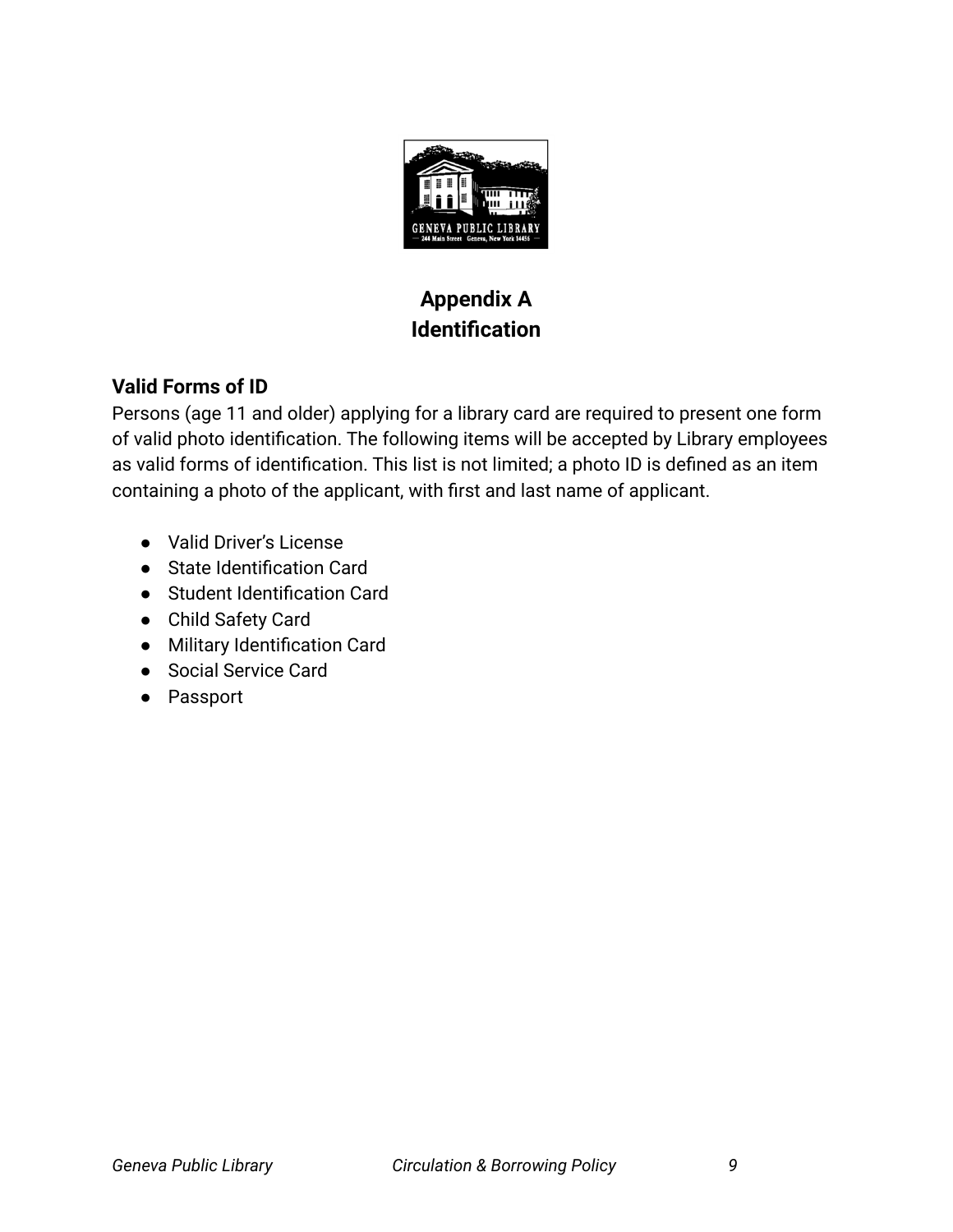

# **Appendix B Loan Periods & Checkout Limits**

# **Loan Periods and Renewals**

| <b>Material Type</b>         | <b>Loan Period</b> | Number of Renewals* |
|------------------------------|--------------------|---------------------|
| <b>Adult New Books</b>       | 2 weeks            | 2                   |
| <b>Books</b>                 | 3 weeks            | $\overline{2}$      |
| Audiobooks                   | 3 weeks            | $\overline{2}$      |
| DVDs/Blu-Rays                | 1 week             | $\overline{2}$      |
| DVDs/Blu-Rays (series)       | 3 weeks            | $\overline{2}$      |
| <b>Video Games</b>           | 2 weeks            | 1                   |
| Music CDs                    | 3 weeks            | $\overline{2}$      |
| <b>Magazines</b>             | 3 weeks            | $\overline{2}$      |
| <b>Activity Kits</b>         | 2 weeks            | $\overline{2}$      |
| <b>Hotspot Kits/Hotspots</b> | 4 weeks            | ŋ                   |
| <b>Empire Pass</b>           | 1 week             | Ω                   |

\*An item may be renewed unless a hold has been placed on the item or the item's allotted number of renewals has been exhausted. Renewals are granted for the length of the item's loan period based on the calendar date on which the item is renewed.

| <b>Total Items</b>                  | 99   | <b>Activity Kits</b>         |  |
|-------------------------------------|------|------------------------------|--|
| <b>Music CDs</b>                    | 10   | <b>Hotspot Kits/Hotspots</b> |  |
| <b>DVDs/Blu-Rays (New Releases)</b> | 7(2) | <b>Empire Pass</b>           |  |
| <b>Video Games</b>                  |      |                              |  |

## **Checkout Limits (per account)**